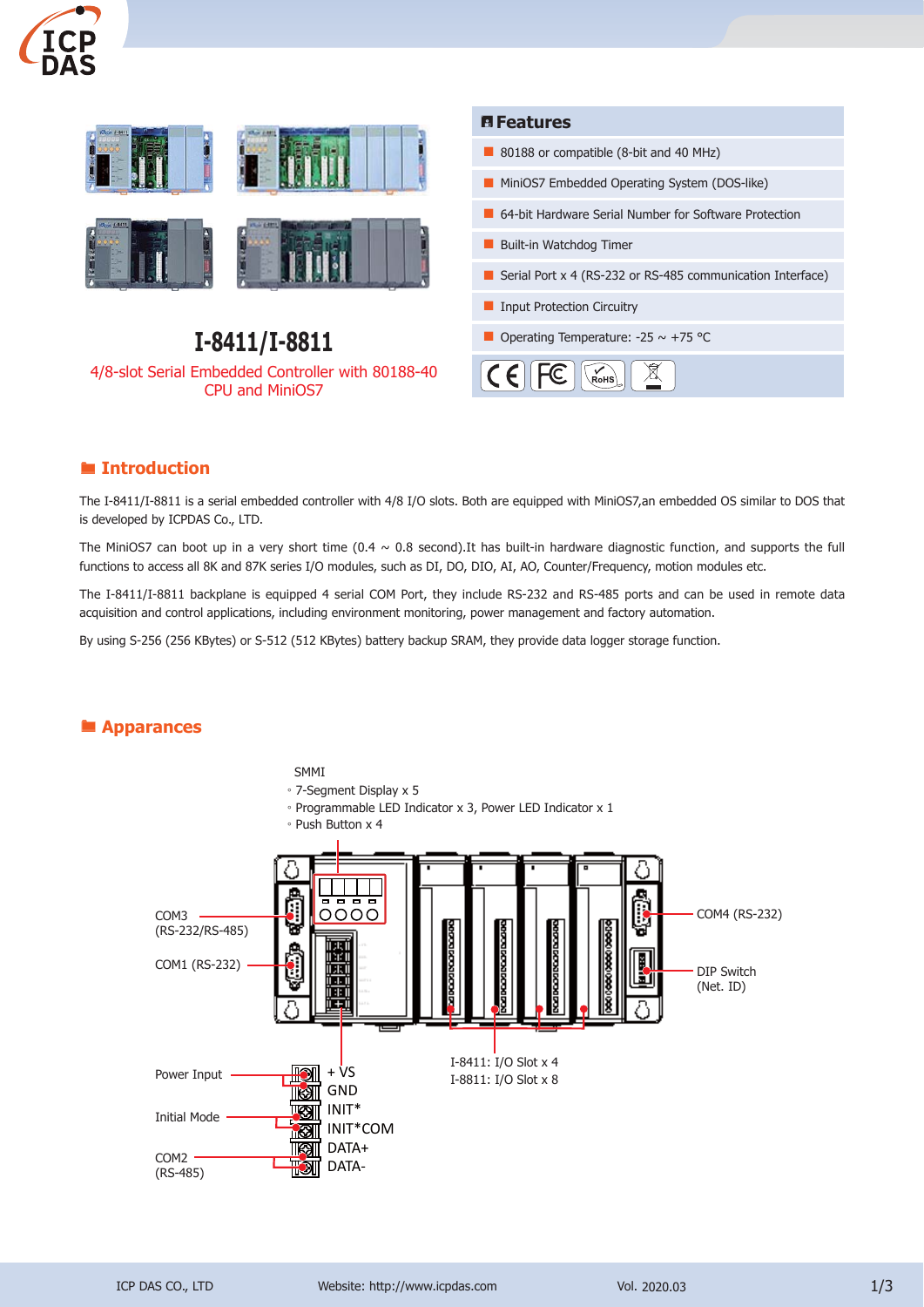# **Specifications**

| <b>Models</b>                 | $I-8411$                                                             | $I-8811$                |
|-------------------------------|----------------------------------------------------------------------|-------------------------|
| <b>Software</b>               |                                                                      |                         |
| <b>OS</b>                     | MiniOS7                                                              |                         |
| Development                   | C Language                                                           |                         |
| <b>CPU Module</b>             |                                                                      |                         |
| <b>CPU</b>                    | 80188 or compatible, 8-bit and 40 MHz                                |                         |
| <b>SRAM</b>                   | 512 KB                                                               |                         |
| Flash                         | 512 KB                                                               |                         |
| <b>EEPROM</b>                 | 2 KB                                                                 |                         |
| <b>NVRAM</b>                  | 31 bytes (battery backup, data valid up to 5 years)                  |                         |
| RTC (Real Time Clock)         | Provide second, minute, hour, date, day of week, month, year         |                         |
| 64-bit Hardware Serial Number | Yes                                                                  |                         |
| Watchdog Timer                | Yes                                                                  |                         |
| <b>DIP Switch</b>             | 8-bit for address                                                    |                         |
| <b>Communicate Interface</b>  |                                                                      |                         |
| COM <sub>0</sub>              | Internal communication with the 87K modules                          |                         |
| COM1                          | RS-232 (RxD, TxD, GND; to update firmware)                           |                         |
| COM <sub>2</sub>              | RS-485 (Data+, Data-)                                                |                         |
| COM3                          | RS-232/RS-485 (RS-232: RxD, TxD, CTS, RTS, GND; RS-485: Data+, Data) |                         |
| COM4                          | RS-232 (RxD, TxD, CTS, RTS, DSR, DTR, CD, RI, GND)                   |                         |
| <b>SMMI</b>                   |                                                                      |                         |
| 7-Segment Display             | 5                                                                    |                         |
| <b>LED Indicator</b>          | 1 x Power, 3 x Programmable                                          |                         |
| Push Button                   | 4                                                                    |                         |
| <b>I/O Expansion</b>          |                                                                      |                         |
| I/O Type                      | I-8K, I-87K series                                                   |                         |
| <b>Slots</b>                  | $\overline{4}$                                                       | 8                       |
| <b>Mechanical</b>             |                                                                      |                         |
| Dimension (W x L x H)         | 231 mm x 118 mm x 77 mm                                              | 355 mm x 118 mm x 77 mm |
| Installation                  | DIN-Rail, Wall mounting                                              |                         |
| <b>Environmental</b>          |                                                                      |                         |
| <b>Operating Temperature</b>  | $-25 \sim +75$ °C                                                    |                         |
| Storage Temperature           | -30 $\sim$ +85 °C                                                    |                         |
| Humidity                      | $5 \sim 95$ % RH, Non-condensing                                     |                         |
| <b>Power</b>                  |                                                                      |                         |
| Protection                    | Power reverse polarity protection                                    |                         |
| Input Range                   | $+10\sim30$ VDC                                                      |                         |
| Power Supply                  | 20 W                                                                 |                         |
| Consumption                   | 3.9 W                                                                | 5.1 W                   |